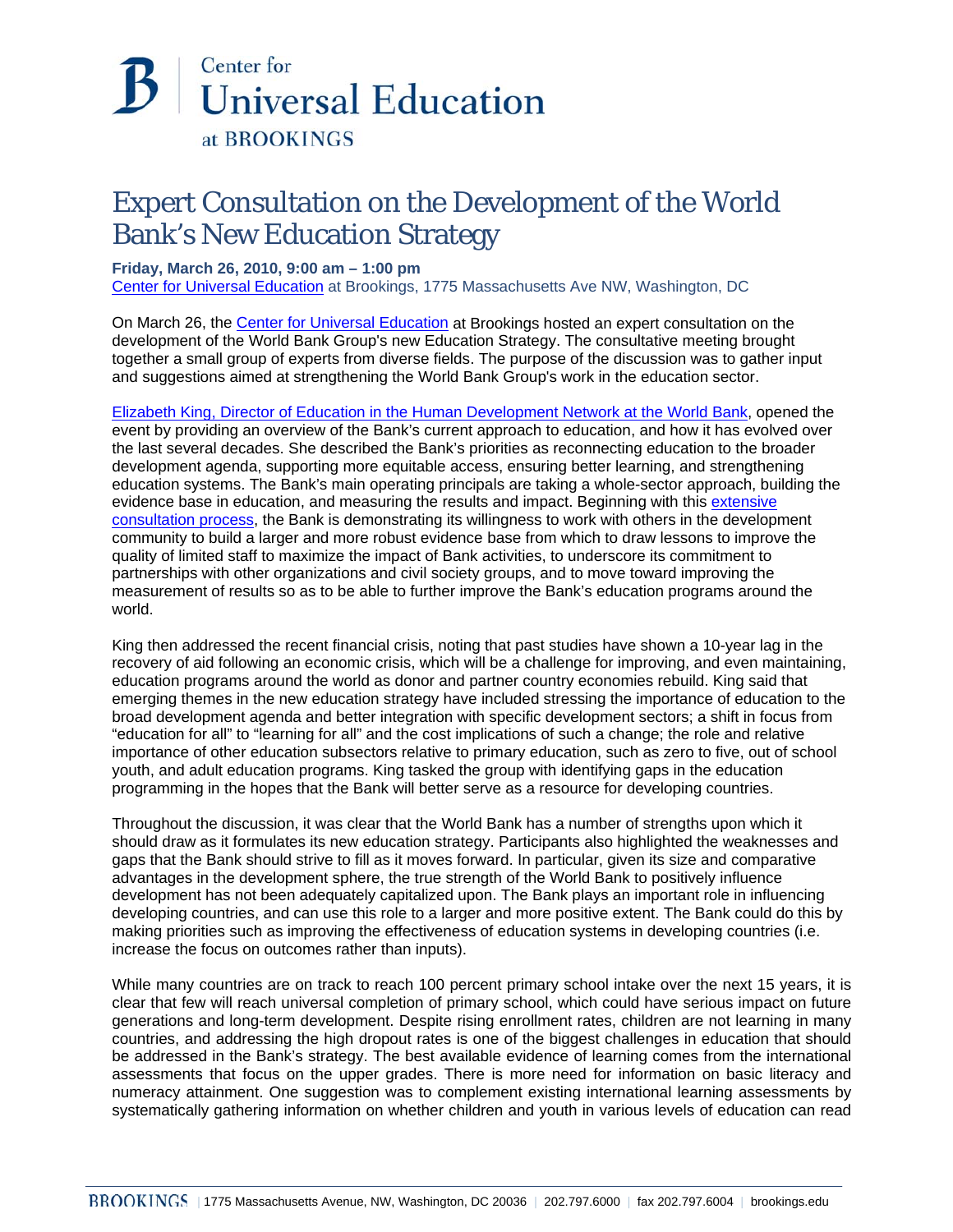a basic sentence. This, it was suggested, would be powerful tool for comparing learning outcomes both within and across countries, and would be an important way of changing the terms of the educational debates over the next decade.

The biggest challenges in global education differ by stakeholder group. For example, from a politician's standpoint, the biggest education concern may be the pending youth bulge and developing relevant skills for work; however, a disadvantaged family in a developing country is more likely focused on how to access basic education and acquiring fundamental literacy skills. Over the next 10 years, other topics that will rise in importance are issues related to teachers, including their identity and motivation; the political economy of education reform that moves beyond the technocratic aspects; the impacts of climate change and education's unique role in supporting climate change adaptation; and gender equality.

It was suggested that a more continuous and holistic approach to the education sector would be beneficial, including increased attention to and financing for universal early childhood development (ECD), drawing on the research that shows an impact on reducing internal inefficiencies in education systems, such as ontime enrollment, reduced repetition rates and lower dropouts, from stronger support of early childhood development, which includes parent education and community-based early childhood care.

At the secondary level, school-to-work transitions are poorly integrated into the education system, and many students are not prepared for the jobs available in their country. Despite the funding levels and increased interest, technical and vocational education is still relatively ineffective. In considering preparation for transition to the labor force, policies and practices need to consider the position of women in the labor market and other gender dimensions.

Further, since many adults are illiterate, adult education programs should include fundamental literacy and numeracy and not just focus on workforce training. It was recommended that the World Bank considers all these levels and their interaction when it looks at education programming over the next decade.

The global education architecture is in dire need for reform. Strategic decisions by individual development organizations are taken in isolation, even though the same countries are on the decision-making boards of the various organizations. The example of adult literacy was given, highlighting that it does not appear to be the focus of any of the major multi-lateral education agencies (e.g. World Bank, UNESCO, UNICEF) largely because of isolated strategic planning and a central lack of over-arching leadership in the global education sector. The World Bank is major player and it needs to operate in partnerships while using its comparative advantage as a global body with significant convening power to take a leadership role in setting the global education policy agenda. The Bank should think about leveraging its size to influence education work in the development sector, possibly acting as an external compliance mechanism that speaks out when countries do not act appropriately in education.

The World Bank's research capacity is one comparative advantage that can help make the case for education. The Bank does a large amount of research, but should make translating its findings into policy a higher priority. Learning from various country case studies is important for building its knowledge base. The Bank should translate this into good practices and policy recommendations, especially those that help countries implement better national education plans and programs. In addition to its own research, the Bank should utilize other resources to leverage its own findings. However, evidence-based work can be a double-edged sword: people use it to support what they already believe in and what they have already been doing. In pushing forward, it is critical to analyze this evidence: origin, method, quality, and outcomes.

In recent years the World Bank and others have moved away from presenting the returns on investment in education and focused more intently on positioning access to quality education as a basic human right to be upheld. While the rights-based argument is important, the Bank's capacity to conduct economic analyses makes its well-positioned to quantify the returns on education and be at the forefront of pushing the importance of education at all levels. Moreover, reconnecting education to economic growth is very important as the demand increases for secondary and tertiary education opportunities. Both are more costly to implement and successful scale-up will require a strong case for their returns. The World Bank is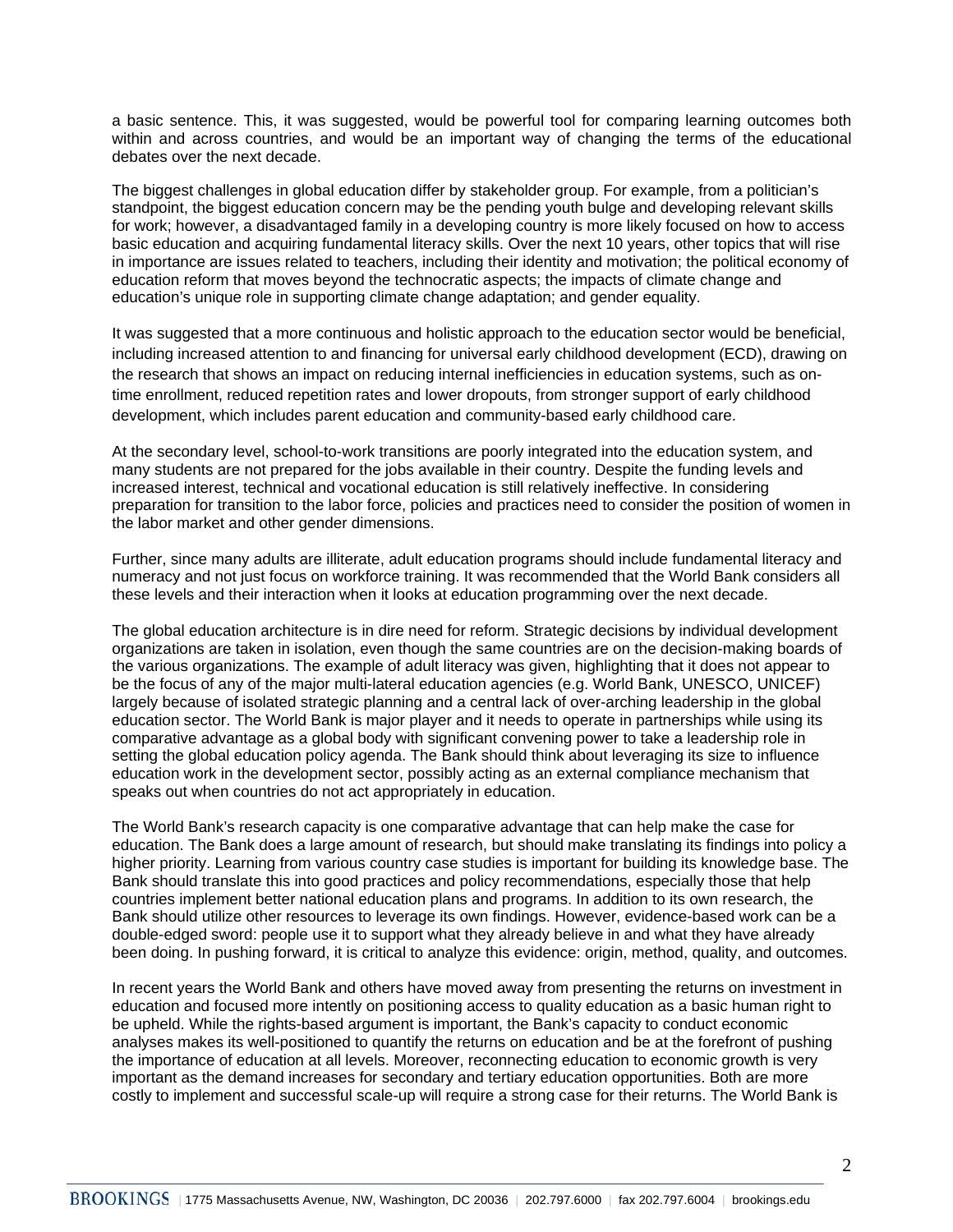well-placed to be the purveyor of the public good of learning. It is important to think strategically about how to make that happen. In addition to disseminating the research findings and policy recommendations down through the decentralized institutional structure, the Bank must also actively disseminate it externally.

The inequalities in education need to be addressed, as there are grave costs associated with equity gaps, such as conflict and violence. A potential shift to focusing on the quality of education cannot ignore the fact that there are still many children who do not have access to school. It was recommended that the Bank pay special attention to marginalized groups and their access to education; further marginalized groups are often lost in the standard curriculum when they enter school, a fact which needs to be considered in quality of education debate. In discussing equity, there is a need for more economic analysis as well. What are the costs of these equity gaps and the prioritization of quantity over quality?

Since it works closely with national governments, the Bank should take a lead on promoting country-driven initiatives and working toward relevant education for all. Children are not learning what they need to be productive members of society and to contribute to poverty reduction and economic growth, including skills like critical thinking, adaptability, financial literacy, and conflict resolution. The question was posed, "Are the skills being measured by education exams those most valuable to the country?" International assessments of learning do not typically assess important skills needed for the  $21<sup>st</sup>$  century, such as effectively living in diverse societies and adapting to changing economic contexts.

With respect to teachers, the World Bank was encouraged to start a dialogue of the role of teachers and teachers' learning as they impact student learning. Participants raised questioned about the role that teachers may play in achieving and maintaining gender parity in education, citing that girls' higher dropout rates may be attributed to teacher attitudes towards girls. Further, decentralization of the education system from the Bank could disperse information to teachers in the field, perhaps helping solve some of the teacher training gaps. The demographics of the teaching profession, with massive retirement leading to massive recruitment and hiring, provides a window of opportunity to make significant changes in the ways things are done.

Climate change will greatly affect all development sectors in the coming decades, and the education sector will have to face this challenge. In addition to the fact that improved access to education and better economic opportunities for women reduce fertility rates which could have a massive impact on future emissions scenarios, it was also noted that education has a unique role in promoting climate change awareness and adaptation, and that the Bank should consider how to incorporate this interaction between education and environment into its strategy.

Fragile states need more attention from the Bank, particularly in terms of education leadership and sustainable programming. For example, six-month long education programs for child soldiers in conflictaffected states did little to respond to long-term development needs and were not integrated into the formal education sector. A long-recognized chasm between humanitarian and development aid could be one area where the World Bank could exercise its leadership, smoothing the transition between the two in conflictaffected and fragile states. An inefficiency that has resulted from this deep divide is the loss of innovation. The World Bank and other global partners have failed to capitalize on the introduction of new ideas in disaster situations in the humanitarian sector by not connecting these innovations to the longer-term development process. The education sector as a whole is relatively conservative in nature. Innovations by civil society generally and in contexts of recovery and reconstruction could be better incorporated into longer-term education programs at the Bank. The Bank should consider improving its engagement with civil society actors as an important step in fostering innovation and improved outcomes on the ground. Moreover, the Bank should consider the opportunity to build education systems anew after humanitarian crisis. By focusing on decentralization, the language of instruction needs, and ethnicity requirements, the needs of refugees and internally displaced persons can be addressed and incorporated into the learning system. Given its ongoing work with governments in many countries, the Bank may be best-positioned to facilitate changes in systems where central planning has been compromised.

It was noted that the Bank has not sufficiently engaged private sector actors. The role of the private sector in meeting the education demand across all education levels is important to consider. Many of the private